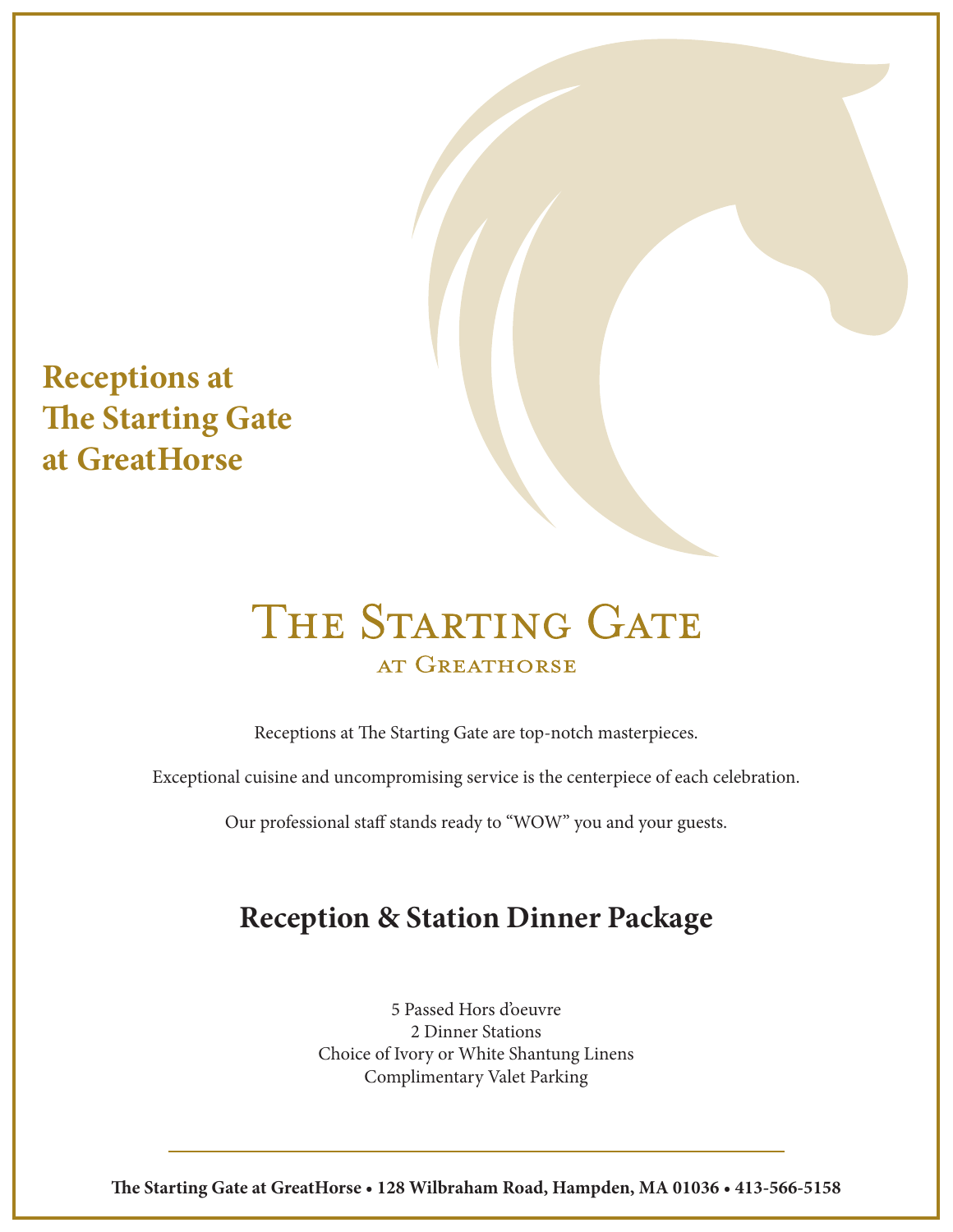## **Spirits**

#### **PREMIUM OPEN BAR**

Tito's, Grey Goose, 3 Olives Raz, Bombay Dry, Tanqueray Bacardi, Captain Morgan, Malibu, Seagrams 7 Jim Beam, Jack Daniels, Jameson, Wild Turkey Dewars, Johnny Walker Black, Luna Azul, Patron Silver Baileys, Kahlua, Grand Marnier, Mousse Café Peach Schnapps, Triple Sec, Sour Pucker Chloe Cabernet, Pinot Noir, Red Blend Chloe Chardonnay, Pinot Grigio, Rosé, Prosecco Bud Light, Coors Light, Sam Adams Lager, Heineken Abita Purple Haze, Founders All Day IPA, O'Doul's Down East Cider, Allagash, Jack's Abby Blood Orange Wheat Standard Tap Beer

#### **BEER, WINE, SODA OPEN BAR**

Bud Light, Coors Light, Sam Adams Lager, Heineken Abita Purple Haze, Founders All Day IPA, O'Doul's Down East Cider, Allagash, Jack's Abby Blood Orange Wheat Standard Tap Beer Chloe Cabernet, Pinot Noir, Red Blend Chloe Chardonnay, Pinot Grigio, Rosé, Prosecco Assorted Sodas and Juices

#### **DELUXE OPEN BAR**

Tito's, 3 Olives Raz, Bombay Dry Bacardi, Malibu, Seagrams 7 Jim Beam, Dewars, Luna Azul Baileys, Kahlua Peach Schnapps, Triple Sec, Sour Pucker Chloe Cabernet, Pinot Noir, Red Blend Chloe Chardonnay, Pinot Grigio, Rosé, Prosecco Bud Light, Coors Light, Sam Adams Lager, Heineken Abita Purple Haze, Founders All Day IPA, O'Doul's Down East Cider, Allagash, Jack's Abby Blood Orange Wheat

### **NON-ALCOHOLIC BEVERAGES**

Freshly Brewed Regular, Decaffeinated Coffee Assorted Teas Coke, Diet Coke, Ginger Ale, Sprite, Club Soda, Tonic Orange, Cranberry, Grapefruit Juice

### **CASH BAR**

PREMIUM DRINK PRICE DELUXE DRINK PRICE WINE BY THE GLASS IMPORTED BEER PRICE DOMESTIC BEER PRICE SODA

## **ESPRESSO & CAPPUCCINO BAR**

**100 PERSON MINIMUM**

Made to Order Espresso, Cappuccinos and Lattes Freshly Brewed Regular, Decaffeinated Coffee Assorted Teas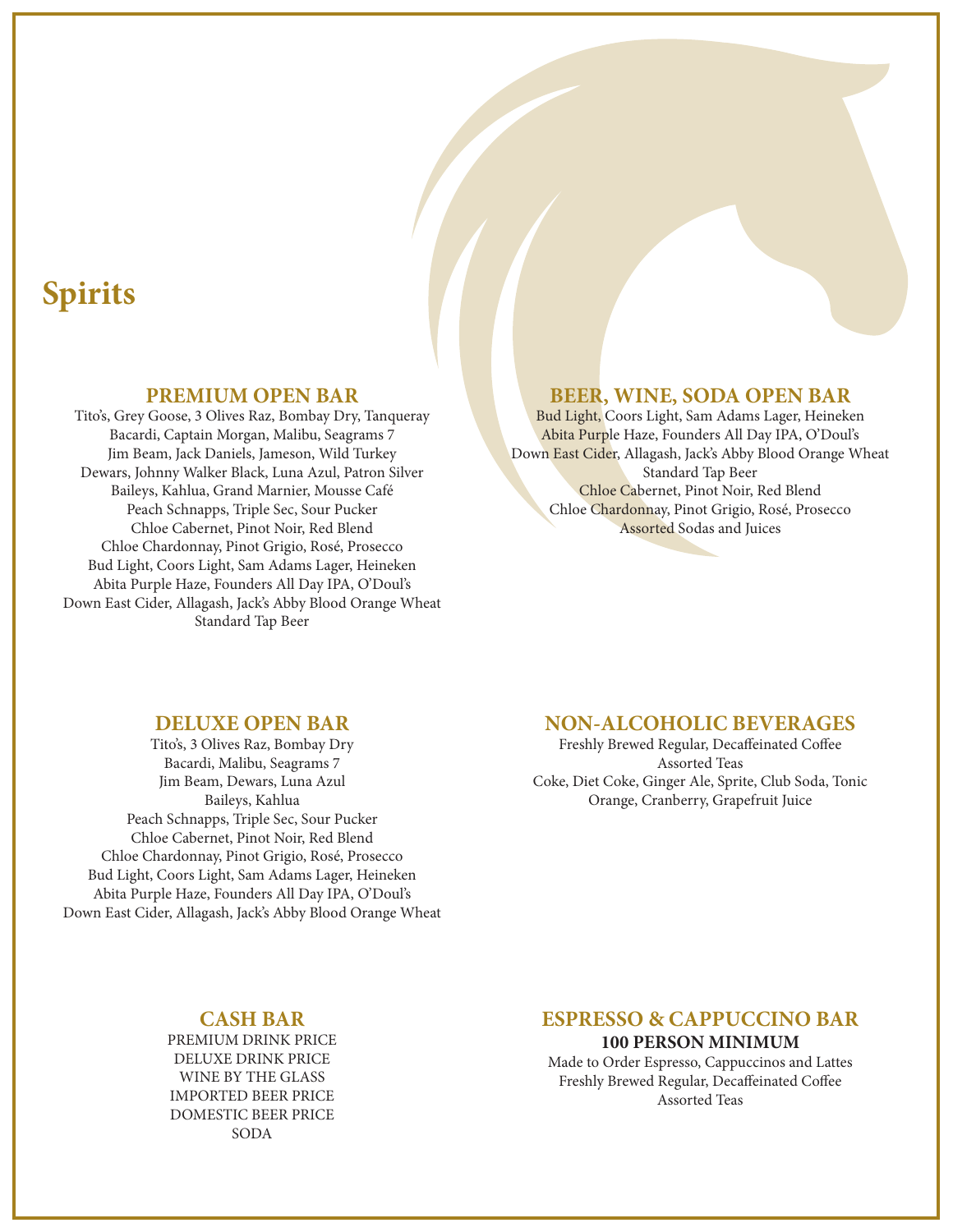## **Dessert Stations**

## **ICE CREAM SUNDAE STATION**

Vanilla and Chocolate Ice Cream Heath Bar Pieces, Mini M&M's, Oreo Cookie Pieces, Mini Chocolate Chips Butter Finger Pieces, Rainbow Sprinkles, Mini Marshmallows, Cherries Chocolate Sauce, Caramel Sauce, Fresh Whipped Cream

## **ITALIAN COOKIE PLATTERS**

Assorted Italian Cookies and Jordan Almonds

### **VIENNESE TABLE**

Assorted Dessert Shooters, Truffles, Cannolis, Cream Puffs, Petit Fours, Mini Cheesecakes Assorted Cookies, Chocolate Covered Strawberries, Fresh Fruit Skewers, Whoopie Pies

## **CHOCOLATE FOUNTAIN**

100 PERSON MINIMUM Selection of Dipping Treats Strawberries, Pineapple, Marshmallows, Graham Crackers, Pretzels Cookies, Cherries, Brownies

## **S'MORES STATION**

Hershey Dark, Milk and White Chocolate Cinnamon, Chocolate and Honey Graham Crackers Marshmallows

## **CANDY STATION**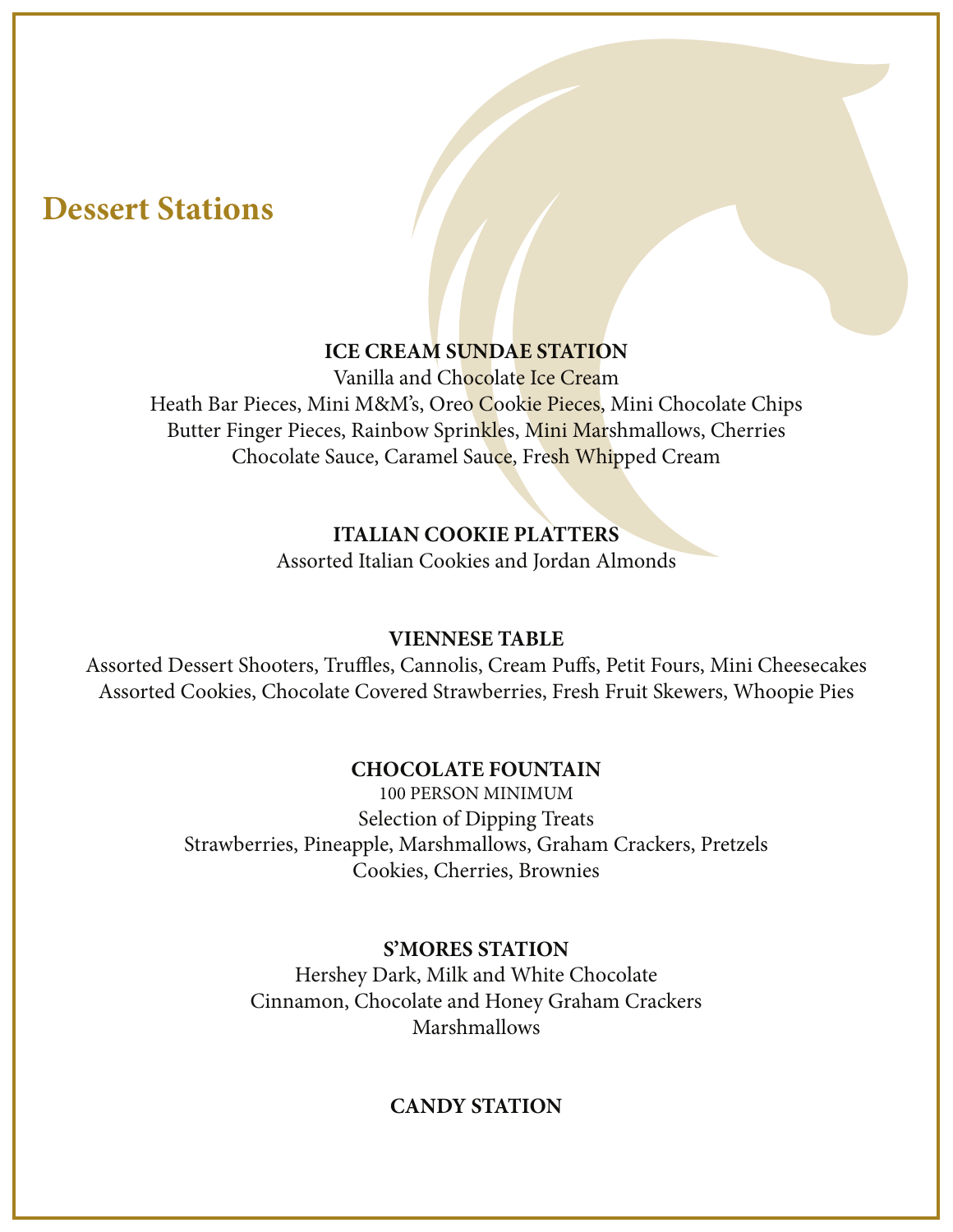## **Dinner Stations**

## **DINNER SELECTIONS Select (2)**

### **PASTA STATION**

Penne, Orecchiette Choice of Marinara, Parmesan Cream Sauce, Bolognese Chicken, Shrimp, Sausage Broccoli, Spinach, Peppers, Mushrooms, Peas, Scallions, Bacon Caesar Salad, Focaccia

#### **ASIAN STIR FRY**

Beef, Shrimp, Pork, Vegetarian Stir Fry Steamed Bread Buns, Soba and Lo Mein Noodles Pineapple Fried Rice Soy Sauce, Hoisin Sauce, Lemon Grass Ginger Sauce Asian Cucumber Salad

#### **TEX-MEX STATION**

Tacos Made-To-Order Shredded Beef or Chicken Brown Rice, Shredded Lettuce, Diced Tomato, Diced Jalapenos Shredded Cheddar, Pico de Gallo, Ghost Pepper Sauce, Sour Cream Tri Colored Tortilla Chips, House Made Salsa, Guacamole Black Bean and Corn Salad

#### **CARVING STATION**

Chef Attended Roasted Tenderloin of Beef, Horseradish Crème, Au Jus Oven Roasted Turkey Breast, Cranberry, Orange Chutney, Gravy Mini Sliced Rolls, Whipped Butter Country Whipped Potato, Grilled Seasonal Vegetables Arugula Salad, Preserved Lemon Dressing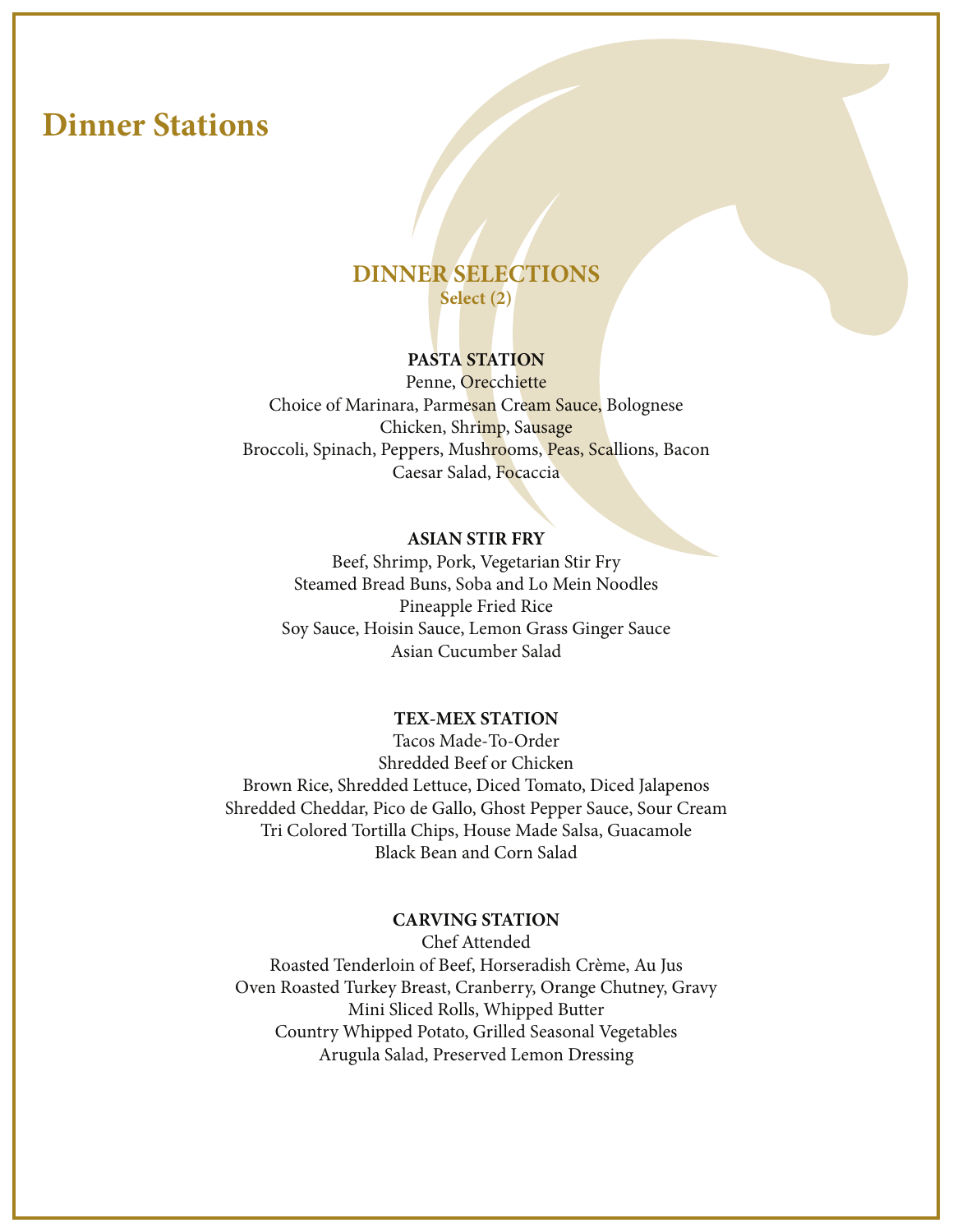## **Cocktail Hour**

## **PASSED HORS D'OEUVRE**

## **COLD**

Antipasto Skewer, Tomato, Salami, Basil, Basil Oil, Ciliegine (GF) Apricots, Goat Cheese, Pecans, Honey Truffle Drizzle (GF) Deviled Egg – Traditional, New England, Cajun or Asian (GF) Filet Carpaccio, Lemon Mascarpone, Fried Capers (GF) Shrimp Cocktail Shooter, Diced Lettuce, Spicy Cocktail Sauce (GF) Shrimp Ceviche, Cilantro, Lime, Avocado, Serrano Peppers, Tortilla (GF) Smoked Chicken and Honey Mascarpone on Corn Cake Sushi Roll – Tuna, Salmon or Vegetarian Thinly Sliced Tenderloin of Beef, Maytag Blue Cheese Spread, Soft Crostini Vegetable Summer Roll, Julienne Vegetables, Rice Noodles, Plum Dipping Sauce (GF) Watermelon, Feta, Balsamic Reduction (GF) White Baby Potato, Crème Fraiche, Caviar Yellow Fin Tuna, Wasabi, Sesame Seeds, Seaweed Salad, Wonton Crisp

#### **HOT**

Arancini

Breaded Artichoke, Françoise Sauce and Capers Cauliflower Bites - Roasted with Aioli/Buffalo/Teriyaki Tenderloin Skewer, Tater Tot, Maytag Blue Drizzle (GF) Sharp Cheddar Gougère, Pate Choux, Cheddar, Thyme Brie and Raspberry Phyllo Star Coconut Shrimp, Citrus Aioli Fancy Franks in a Blanket, Jacks Abby Blood Orange Shooter Grilled New Zealand Lamb Chops, Tomato Mint Chutney (GF) Italian Meatballs, Marinara Sauce, Parmesan Mini Beef Wellington Mini Crab Cakes, Citrus Remoulade Mini Reuben, Pastrami, Sauerkraut, Swiss, Thousand Island Dressing Mini Twice Baked Potato, Sour Cream, Cheddar (GF) Pork Belly BLT (GF) Pulled Short Rib, Whipped Sweet Potato, Caramelized Onion (GF) Scallops Wrapped with Applewood Bacon, Truffle Honey Drizzle Seared Sea Scallop, Cauliflower Puree (GF) Shrimp Toast Spinach & Feta Pu Stuffed Mushrooms, Ritz Cracker Stuffing, Boursin Cream Sweet Potato Latke, Sour Cream, Apple Sauce Tomato Soup Shooters, Mini Grilled Cheese Stick Vegetable Flatbread, Tomato, Basil, Mozzarella Vegetable Spring Roll, Duck Sauce Chicken Taco, Shredded Lettuce, Cheddar Cheese, Avocado Crema, Mini Margarita Veggie Taco, Drunken Bean, Corn, Cheese, Cilantro, Scallion, Avocado Crema, Mini Margarita